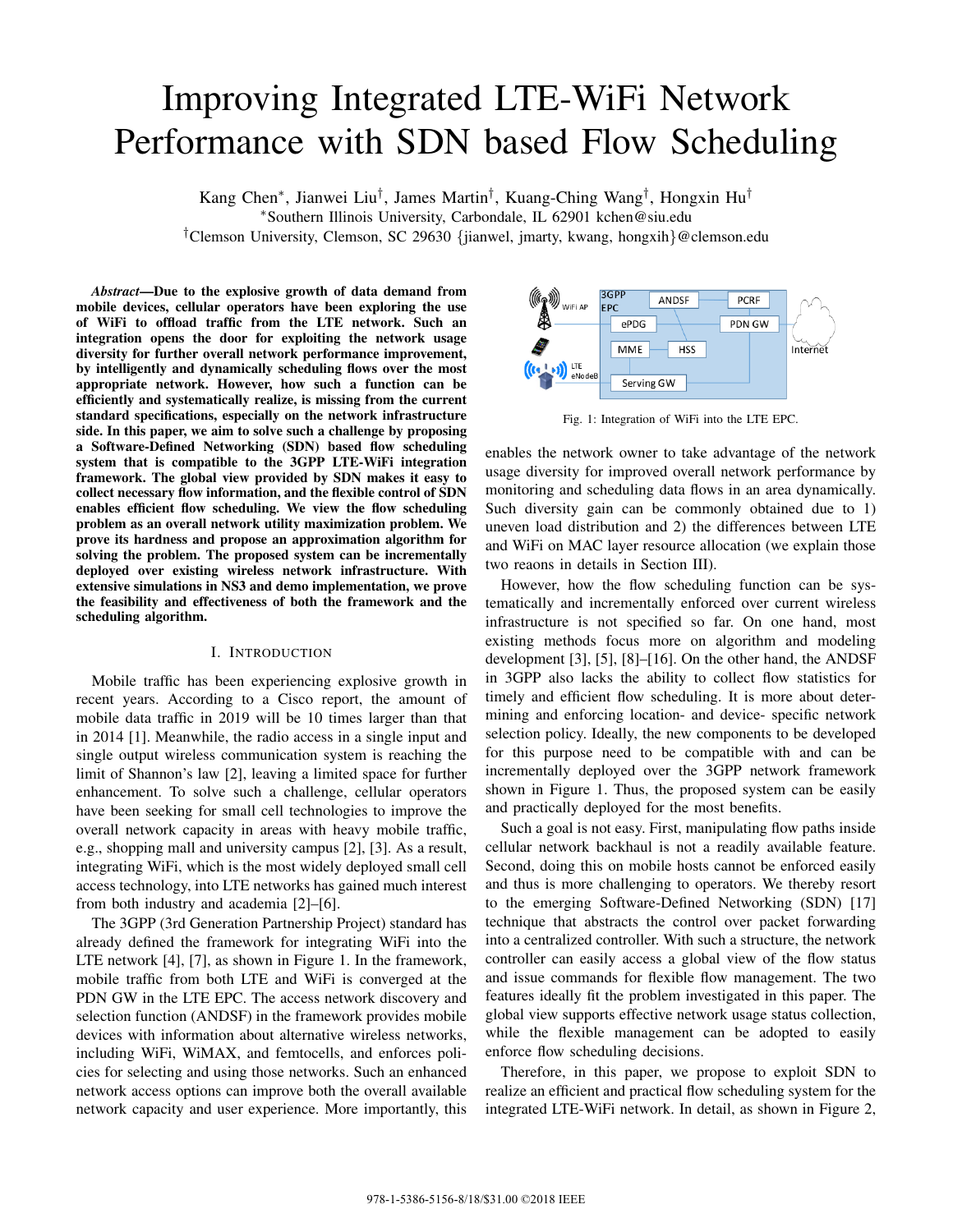

Fig. 2: System overview.

we integrate an SDN switch with each AP (defined AP Switch) and the PDN GW in the EPC (defined AG Switch). For easy description, we may use "AP" to represent an LTE BS. In the 3GPP standard [7], packets between APs, ePDG, Serving GW, and PDN GW are forwarded through the GTP tunnel. Thus, we require that SDN switches are integrated before the tunnel encapsulation in the AP and PDN GW. As a result, flows from and to mobile devices can be seen and monitored by those SDN switches. Note that though only two APs/BSs are shown in Figure 2, multiple APs/BSs can be included in the proposed system similarly.

All SDN switches are controlled by an SDN controller. A flow scheduler is designed inside the ANDSF. It communicates with the SDN controller through public northband APIs. We define uplink and downlink flows as flows coming out of and going back to the mobile device, respectively. By utilizing the global view of the controller, the scheduler can collect flow statistics effectively and make flow scheduling decisions accordingly. By exploiting the flexible control of the controller, the scheduler can easily update corresponding flow entries inside the AG Switch to enforce scheduling decisions for downlink flows. The scheduling decisions for uplink flows are enforced through the ANDSF. Consequently, flows are effectively scheduled over the most appropriate network that can lead to the overall utility maximization. In summary, the contributions of this paper include

- (1) We propose to use the SDN to effectively support flow scheduling in the integrated LTE-WiFi network.
- (2) We design a novel flow scheduling algorithm that can maximize the overall network utility with the information collected from SDN switches.
- (3) Based on the above two components, we design an efficient flow scheduling system for the 3GPP integrated LTE-WiFi network framework.

The remainder of this paper is arranged as follows. Related work is described in Section II. Section III introduces preliminary design motivations. Section IV presents the system design. System efficiency and effectiveness are evaluated in Section V. Finally, Section VI concludes the paper.

## II. RELATED WORK

# *A. 3GPP Standard and Products*

3GPP has been working on exploiting non-3GPP networks such as WiFi to complement the LTE network ever since the

Release 8 [7], [18]. There are already commercial products developed following the 3GPP specification [19], [20]. These products are client software that enables a mobile device to discover and select the network following the policies defined locally or received from the ANDSF server. However, these products only support network discover and selection. They are not designed to create and enforce network selection policies dynamically so that mobile traffic is scheduled over different networks for overall optimization, which is a desirable feature for both mobile device users and network operators.

# *B. Network Selection and Flow Scheduling Algorithms*

Network selection and flow scheduling in the heterogeneous network environment with multiple radio access technologies (RATs) have attracted much interest [3], [5], [8]–[16].

*1) Device-side Algorithms:* The work in [8] proposes a new metric that considers BS transmitted power, BS traffic load and user spectral efficiency for RAT selection in multi-RAT environment. As a result, high system and user performance is guaranteed without the need of handovers. Helou *et al* [5] further exploited network side information to enable more efficient RAT selection. A reinforcement learning approach is developed in this work to ensure the efficiency of network information acquisition. Both works in [9] and [10] model the RAT selection problem as a non-cooperative game and study its convergence, efficiency, and practical solutions. MOTA [11] provides a service model for UEs to exploit extra network signaling to collect necessary information for distributed operator and RAT selections. However, lacking a global view, these methods can only realize individual or partial global optimization on network usage.

*2) Network-side Algorithms:* Kosmides *et al* [12] defined different user satisfactory utility functions for different applications and formulate the network selection problem as an overall utility maximization process. Yeh *et al* [13] maximizes the on-time throughput in multi-radio heterogeneous networks by scheduling terminals following an on-time throughput based utility function. The work in [14] comprehensively investigates and summarizes key mathematical theories used for the RAT selection problem in literature, such as utility function theory, multiple attribute decision making, fuzzy logic, and game theory, etc. The work in [15] proposes a hierarchical resource management framework in which system functions are divided based on the time needed to complete them. The work in [16] proposes a conceptual framework to solve the network selection problem considering the network congestion, switching penalty, and network pricing.

ATOM [3] is a similar work with this paper. It builds proxies and agents on mobile devices and APs/BSs to collect network usage data, based on which flow scheduling is conducted for overall performance enhancement. Though we followed a similar way on wireless AP/flow throughput modeling, our major differences lie on the architecture choice. ATOM depends an additional component on mobile device to switch traffic over different paths, while our method offers this ability on the infrastructure side by novelly exploiting the features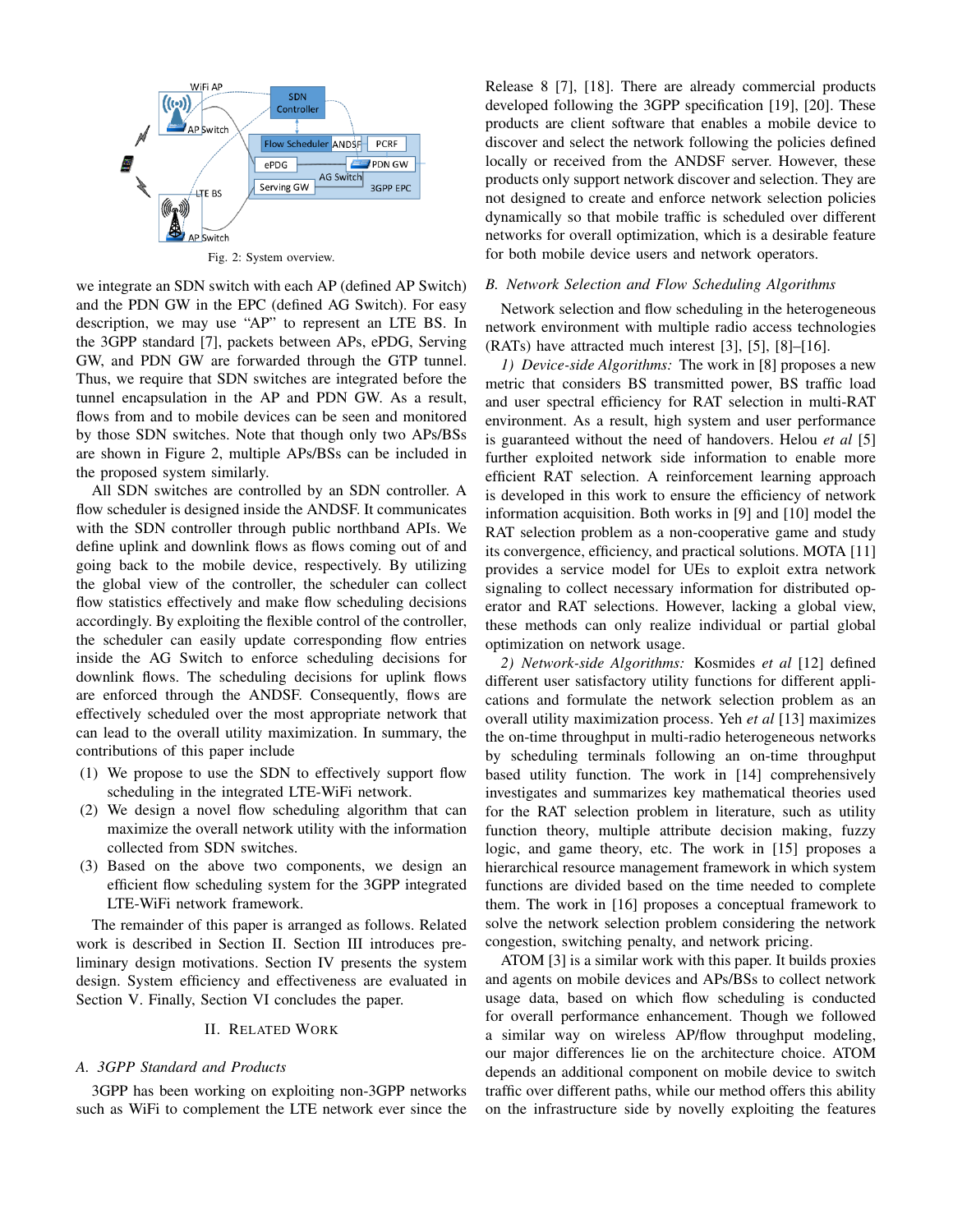of SDN. ATOM also relies on LTE BS/WiFi AP to collect flow statistics, which may not be readily available at the moment. We think the infrastructure side solution is easier to be enforced by operators as it does not involve changes to end hosts. The SDN based scheme can be incrementally deployed in current wireless backhaul and synergizes with the emerging network function virtualization for cellular networks [21].

## III. PRELIMINARY MOTIVATION

In an integrated LTE-WiFi network, when mobile devices choose the network individually without global optimization, the overall network performance can hardly be optimized.

We conducted field measurement in our lab to illustrate this point. The setup, as shown in Figure 3(a), includes one WiFi AP (TP Link WD3500), one indoor LTE BS (Lemko EZ LTE BS [22]), one server, and four UEs (laptops equipped with both WiFi and LTE interfaces). All UEs are covered by both the WiFi AP and the LTE BS. They downloaded a 1GB file from the server in all measurement.

# *A. Uneven Load Distribution*

Mobile devices may all prefer one network (say WiFi) over the other network (say LTE), thereby causing one network to be overloaded and leaving the other network under-utilized. This would reduce the overall achieved throughput of the integrated LTE-WiFi network. We conducted field measurement to show this point. In this test, we purposely let all UEs have roughly the same WiFi/LTE signal strength, thus excluding its influence on achieved throughput.

We first let UEs in Figure 3(a) to access network with 80% probability on WiFi and 20% probability on LTE (denoted "UnevenDistribution"). We repeated this for 5 rounds and calculated the average value of the sum of all UEs' throughput. We then measured the same metric in an even load distribution scenario (denoted "EvenDistribution"): UE0 and UE1 use WiFi, while UE2 and UE3 use LTE. The final result is shown in Figure 3(b). We can clearly see that the uneven load distribution leads to a much lower achieved total throughput, because in this case, 1) the throughput of the LTE BS is not fully exploited (i.e., serving one UE on average) and 2) the WiFi experiences more contention.

Though individuals' network preferences can be balanced by adopting a more equalized pricing policy over LTE and WiFi, the load may still be imbalanced as UE density (and traffic load) may shift from time to time along with the mobility of UE owners. Therefore, unevenly distributed load would commonly exist in the integrated LTE-WiFi network.

# *B. Influences from MAC Layer Resource Allocation*

WiFi and LTE employ different fairness strategies for MAC layer resource allocation. WiFi adopts packet level fairness, while LTE uses proportional fairness. The former would allocate more resources to the UE with a low link quality, thus degrading the AP's achievable throughput. Such a feature makes a WiFi AP's throughput very sensitive to the link qualities of UEs. The latter guarantees the resource share for each UE and thus is less susceptible to the issue in WiFi.

We verified this effect through field measurement too. We changed the placement of UEs in this test in which UE0/1 are close to WiFi AP and UE2/3 are close to LTE BS, as shown in Figure 3(c). Besides, UE0 (UE3) has a low link quality with the LTE BS (WiFi AP). We first measured a "proximity" scenario in which UE0 and UE1 connect to WiFi, and UE2 and UE3 to LTE. We then measured a "crossed" scenario in which the networks used by UE0 and UE3 are switched, making both WiFi AP and LTE BS to serve a remotely UE with a low link quality. Due to space limit, we only plot the "crossed" scenario in Figure 3(c). The measurement results are shown in Figure 3(d). We can see that when the remote UE joins, the WiFi AP suffers a significant overall throughput loss, while the LTE BS only presents a slight throughput reduction.

## *C. Summary*

The first measurement validates the necessity of flow scheduling for load balance purpose. The second measurement shows that optimizing the performance of an integrated LTE-WiFi network is far more than load balancing. The throughput of a WiFi AP is not deterministic but rather dynamic upon associated UEs. LTE also has such a characteristic but in a smaller extent. Combing them together, we can see that dynamic flow scheduling needs to be conducted on the network operator side to improve the overall throughput in an integrated LTE-WiFi network, which motivates the design of this paper.

## IV. SYSTEM DESIGN

## *A. System Overview*

We assume an integrated LTE-WiFi network in this paper (Figure 1). We may use AP to represent an LTE BS for easy description purpose. However, we model and treat LTE BS and WiFi AP differently (Section IV-E1).

The proposed system consists of an SDN system and a flow scheduler, as shown in Figure 2. The SDN system is responsible for flow status monitoring and flow scheduling decision enforcement, which are introduced in Sections IV-C, IV-D and IV-F. The flow scheduler receives flow statistic data from the SDN system and outputs scheduling decisions that can maximize a defined utility function, the details of which are presented in Section IV-E.

The scalability of the proposed system is ensured by the fact that each deployment can independently serve a local area covered by one LTE BS and multiple WiFi APs. Thus, we can easily deploy multiple parallel systems to serve a large area. Our system works for both uplink and downlink flows, though we focus on the downlink in the following.

#### *B. Seamless Flow Mobility*

One prerequisite for effective flow scheduling is seamless mobility, i.e., moving a flow from one network to another network without disrupting the connection. Without such a function, the connection between the mobile device and the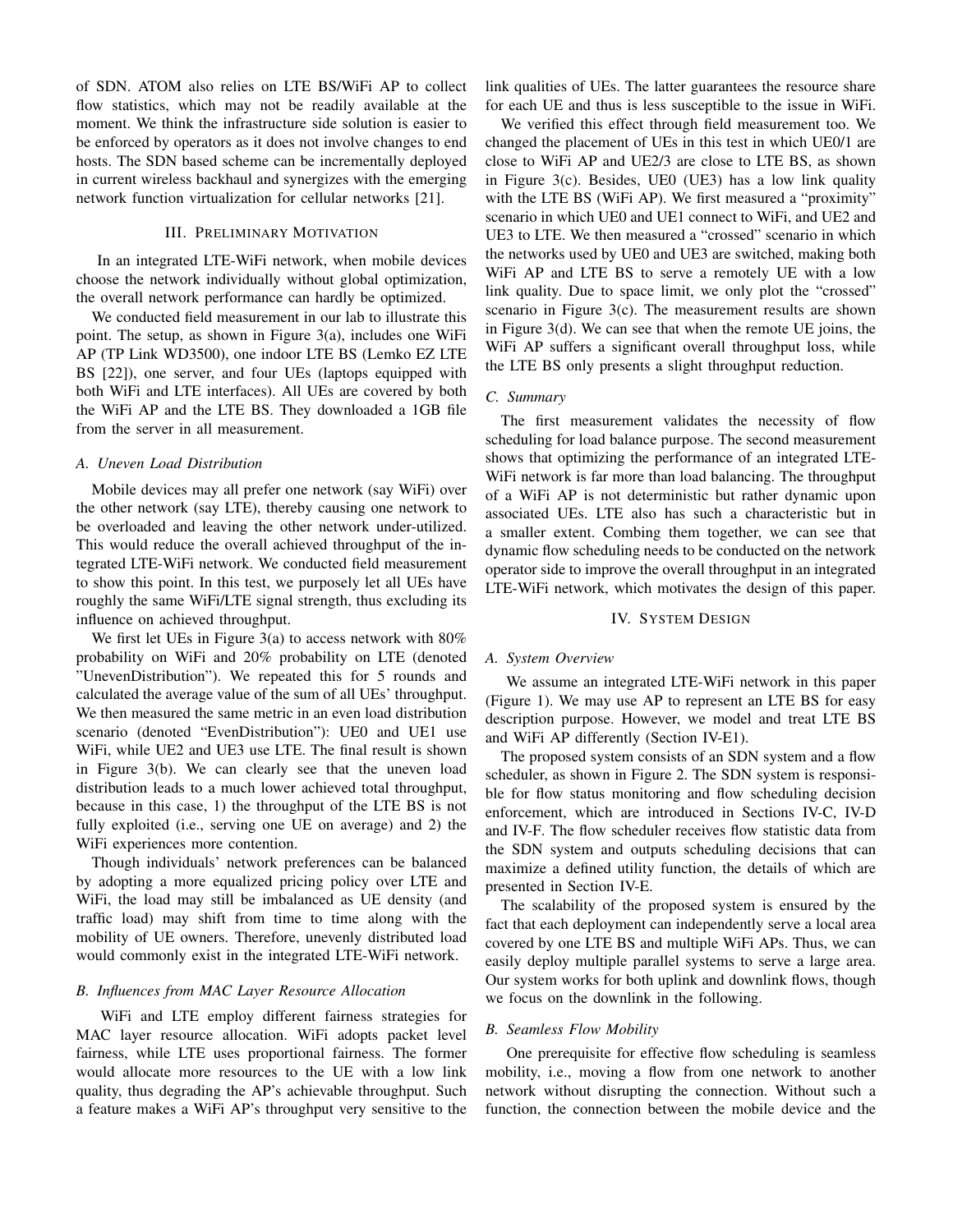

Fig. 3: Illustration of the causes of degraded performance in integrated LTE-WiFi network.

nario.

corresponding host has to be reestablished after migrating to another network, which would greatly degrade both user experience and network usage efficiency.

This feature can be easily enabled in the integrated LTE-WiFi network by following the concept of home agent in IP

flow mobility and seamless offloading (IFOM) [23]. We exploit the EPC and the logical interface (LIF) [24] on mobile device as the home



Fig. 4: Seamless flow mobility.

agent to anchor all traffic from and to the mobile device, respectively, as shown in Figure 4. As a result, when a downlink/uplink flow is migrated, the application/the corresponding host cannot notice the change. Transparent multipath protocols such as HIP [25] and MPTCP [26] can also server this goal. We leave the study of those options to future work.

#### *C. SDN System*

We introduce how SDN switches and controller are organized to serve the flow scheduling in this section.

*1) SDN Switches in APs (AP Switch):* We integrate an SDN switch (AP Switch) into each LTE BS/WiFi AP to monitor uplink flows from mobile devices, as shown in Figure 5. Since LTE BS forwards packets to Serving GW through the GTP tunnel, the AP Switch needs to be placed before the tunnel encapsulation to access actual flows. This can be realized incrementally by installing a software SDN switch in the BS under the recent trend of BS virtualization [27].

We create a flow entry for each uplink flow to monitor it, when its first packet enters the switch. Each flow entry has a default TTL, say 3 seconds. A flow entry is deleted when its TTL expires as this means that the flow may be ended. Each flow has counters recording the time it has lived and the total bytes of data so far. The table in Figure 5 illustrates the flow entries in an AP Switch (suppose all uplink flows enter the AP Switch from port 1). Note that some metrics such as priority and TTL are omitted in the table.

*2) SDN Switches before the EPC (AG Switch):* We integrate an SDN switch into the PDN GW inside the LTE EPC to monitor and schedule downlink flows, denoted AG Switch. The AG Switch is placed before the encapsulation for the tunnel connecting to the Serving GW so that all downlink



Fig. 5: The AP Switch and its flow entries (the last row represents the flow entry for all downlink flows).

|               |                                               |  |  | In Port Dst IP Dst Port  Bytes  Time  Action |         |           |
|---------------|-----------------------------------------------|--|--|----------------------------------------------|---------|-----------|
|               | $\frac{1}{2}$ 2391 $\frac{1}{2}$ 212 Output:2 |  |  | 80                                           | IPP1    |           |
|               | 808   17   Output:2                           |  |  | $-443$                                       | $IP$ P2 |           |
| $\sim$        |                                               |  |  |                                              |         |           |
| <b>PDN GW</b> | 88 7 Output:3                                 |  |  | 543                                          | IPPX    |           |
|               | Output:1                                      |  |  |                                              |         | Any but 1 |
| AG Switch     | Flow Table in AG Switch                       |  |  |                                              |         |           |

Fig. 6: The AG Switch and its flow entries (the last row represents the flow entry for all uplink flows).

flows can be seen. Such a requirement can be realized by installing a software SDN switch in the PDN GW server, especially in a virtualized EPC [27].

Again, similar to that used for AP Switch, we create a flow entry for each downlink flow in the AG Switch for monitoring purpose. We use one flow entry for all uplink flows as they are not monitored here (but in AP Switches). Figure 6 illustrates the flow entries in an AG Switch. These flow entries provide a convenient way to enforce the flow scheduling decisions for downlink flows. To change the network to be used to forward packets of a downlink flow to the mobile device, we only need to change the output port of its flow entry to the port that connecting to the corresponding AP/BS. The detail will be introduced in Section IV-F.

*3) Controller:* An SDN controller is designed in the system to control all SDN switches. The controller communicates with SDN switches and the flow scheduler through its southbound and northbound APIs, respectively. The controller collects flow statistics from SDN switches and reports that to the flow scheduler. The flow scheduler makes scheduling decisions and informs the controller (for downlink flows) and the ANDSF (for uplink flows) for enforcement.

*4) Overhead of the SDN System:* The AG Switch, the AP Switch, and the controller are standard SDN deployment on the infrastructure side, as shown in Figure 2, which holds abundant resources. Further, the number of SDN switches is the same as that of BSs/APs, which is quite small. Thus, we believe the extra overhead incurred by them is acceptable.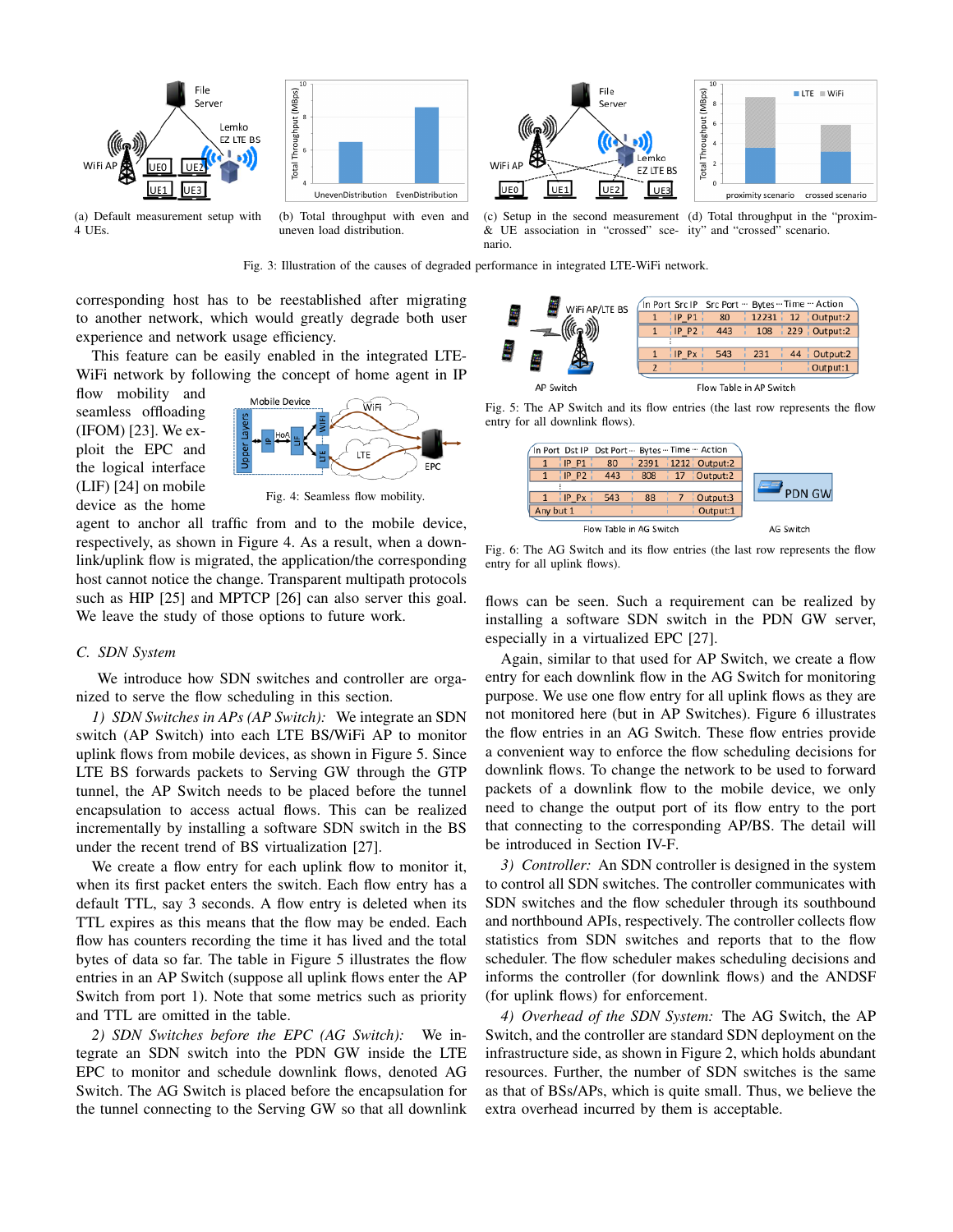# *D. SDN-based Flow Monitoring*

We exploit the SDN controller to collect flow statistics for scheduling. As shown in Figure 2, all uplink flows must pass through an AP Switch and all downlink flows must pass through the AG Switch. Therefore, we let the SDN controller periodically, i.e., every *T<sup>c</sup>* seconds, pull all AP Switches and the AG Switch to collect the *{T ime, Byte}* of the flow entry for each uplink/downlink flow, as shown in Figures 5 and 6, which denote the time the flow has lived and the total amount of bytes it has transferred so far, respectively. The value of *T<sup>c</sup>* can be tuned to balance the overhead and measurement accuracy. We set it empirically in the test.

Suppose the collected information of flow  $f_{ij}$  (i.e., node  $N_i$ 's j-th flow) at the end of n-th and  $(n+1)$ -th interval are  ${Time}_{ij}^n, Byte_{ij}^n\}$  and  ${Time}_{ij}^{n+1}, Byte_{ij}^{n+1}\}$ , respectively. Then, the size of flow  $f_{ij}$  in the (n+1)-th interval is

$$
\tilde{s}_{ij}^{n+1} = \frac{Byte_{ij}^{n+1} - Byte_{ij}^{n}}{Time_{ij}^{n+1} - Time_{ij}^{n}}
$$
\n(1)

The average size of flow  $f_{ij}$  at the end of the  $(n+1)$ -th interval is calculated as

$$
s_{ij}^{n+1} = \sum_{i=n-q+2}^{i=n+1} \tilde{s}_{ij}^i / q
$$
 (2)

The above equation means that the average size of a flow (*AS*) is calculated as its average size in the most recent *q* intervals. *q* is set based on how significantly the flow size fluctuates.

By combining the pulled information of all flows, the flow scheduler can collect the following information.

- (1) The average size of each uplink/downlink flow, i.e., the *AS* calculated by Equation (2).
- (2) The average throughput of the uplink/downlink of an AP, which is the sum of the average sizes of all uplink/downlink flows running over the AP.

# *E. Flow Scheduler*

The flow scheduler can be placed in the ANDSF in the LTE EPC, as shown in Figure 2, or a separate server in the backhaul. We exclude short flows for scheduling and leave them to default network of their devices. We again use AP to uniformly represent both WiFi AP and LTE BS in this section.

*1) Flow Scheduling Modeling:* The scheduling problem can be viewed as finding the association between flows and APs so that the overall network utility is maximized. Specifically, the objective of flow scheduling is to

$$
\begin{array}{ll}\n\text{Maximize} & \sum_{i}^{N} \sum_{j}^{F_i} \sum_{k}^{M_i} x_{ijk} * U(t_{ijk}) \\
\text{subject to} & \sum_{k}^{M_i} x_{ijk} <= 1 \\
& x_{ijk} \in \{0, 1\}\n\end{array} \tag{3}
$$

where *N* denotes the total amount of mobile devices, *F<sup>i</sup>* denotes the number of flows of mobile device *UE<sup>i</sup>* , *M<sup>i</sup>* represents the indexes of APs that mobile device  $UE_i$  connects to,  $t_{ijk}$  is the achievable throughput of flow  $f_{ij}$  if it is associated to the k-th AP (i.e.,  $AP_k$ ),  $U(t_{ijk})$  is the network utility contributed by flow  $f_{ij}$ , and  $x_{ijk}$  is a binary value represents whether flow  $f_{ij}$  is associated to  $AP_k$ . To solve such an optimization problem, we need to find the throughput of a flow when it is associated to different APs, i.e., *tijk*, and define the network utility appropriately.

Flow Throughput We calculate the achievable throughput of flow  $f_{ij}$  when it is scheduled on  $AP_k$  by

$$
t_{ijk} = Th_{ik} * \frac{w_{ij} * s_{ij} * x_{ijk}}{\sum_{y \in F_i} (w_{iy} * s_{iy} * x_{iyk})}
$$
(4)

where  $Th_{ik}$  is the physical layer rate that mobile device  $UE_i$ can achieve at  $AP_k$  when  $f_{ij}$  is scheduled on  $AP_k$ ,  $w_{ij}$  denotes the weight of flow  $f_{ij}$ ,  $s_{ij}$  denotes the average size of flow  $f_{ij}$ , and  $F_i$  denotes the number of flows on  $UE_i$ .

We consider two levels of resource allocation in this step. Firstly, we calculate the amount of data rate that  $UE_i$  can achieve at  $AP_k$ , i.e.,  $Th_{ik}$ . APs in different networks adopt different MAC layer scheduling algorithms to allocate its wireless resources to associated mobile devices. For example, LTE BS adopts the proportional fairness algorithm, while WiFi AP usually uses the throughput fairness [3]. Thus, we calculate *T hik* separately in LTE and WiFi.

We follow [28], [29] to deduce the  $Th_{ik}$  in LTE. We use  $L_k$ to represent the number of active UEs associated with *APk*. We let  $C_{ik} = f(SINR_{ik})$  denotes  $UE_i$ 's maximal achievable rate at  $AP_k$  based on its signal-to-noise ratio to  $AP_k$  (i.e.,  $SINR<sub>ik</sub>$ ). Generally,  $C<sub>ik</sub>$  is achieved when  $AP<sub>k</sub>$  only servers  $UE_i$ , i.e., when it gets all resources of  $AP_k$ . However, in reality, an LTE AP often is shared by all associated active UEs. With the proportional fairness, the resource on an LTE AP can be regarded as equally shared among associated active UEs in a long term [29]. This means that we can assume that *UE<sup>i</sup>* gets  $1/L_k$  of all resources at  $AP_k$  on average. Consequently, *T hik* can be calculated by

$$
Th_{ik} = \frac{C_{ik}}{L_k} = \frac{f(SINR_{ik})}{L_k}
$$
\n<sup>(5)</sup>

The MAC layer of WiFi tends to provide even transmission opportunity for all the UEs in the long term [30]. In another words, it implements *throughput fairness* [31]. For example, if two UEs  $(UE_1$  and  $UE_2)$  have physical layer rates of 10Mbps and 20Mbps, respectively. Even though  $UE<sub>1</sub>$  has a lower rate, it will hold the channel to send the same amount of data as  $UE_2$  when it wins the CSMA/CA competition. In a longer period,  $UE_1$  gets 2/3 of air time, while  $UE_2$  can only get  $1/3$ , making them achieve roughly the same throughput. Therefore, we deduce  $Th_{ik}$  in WiFi as the following,

$$
Th_{ik} = \frac{1}{\sum_{i \in L_k} \frac{1}{r_{ik}}}
$$
 (6)

where  $r_{ik}$  denotes the maximal physical layer rate user  $i$  can reach with  $AP_k$ . It is also a function of  $SINR_{ik}$ .

Secondly, after obtaining resources from the AP, say *APk*, each mobile device, say  $UE_i$ , allocates it to its flows. We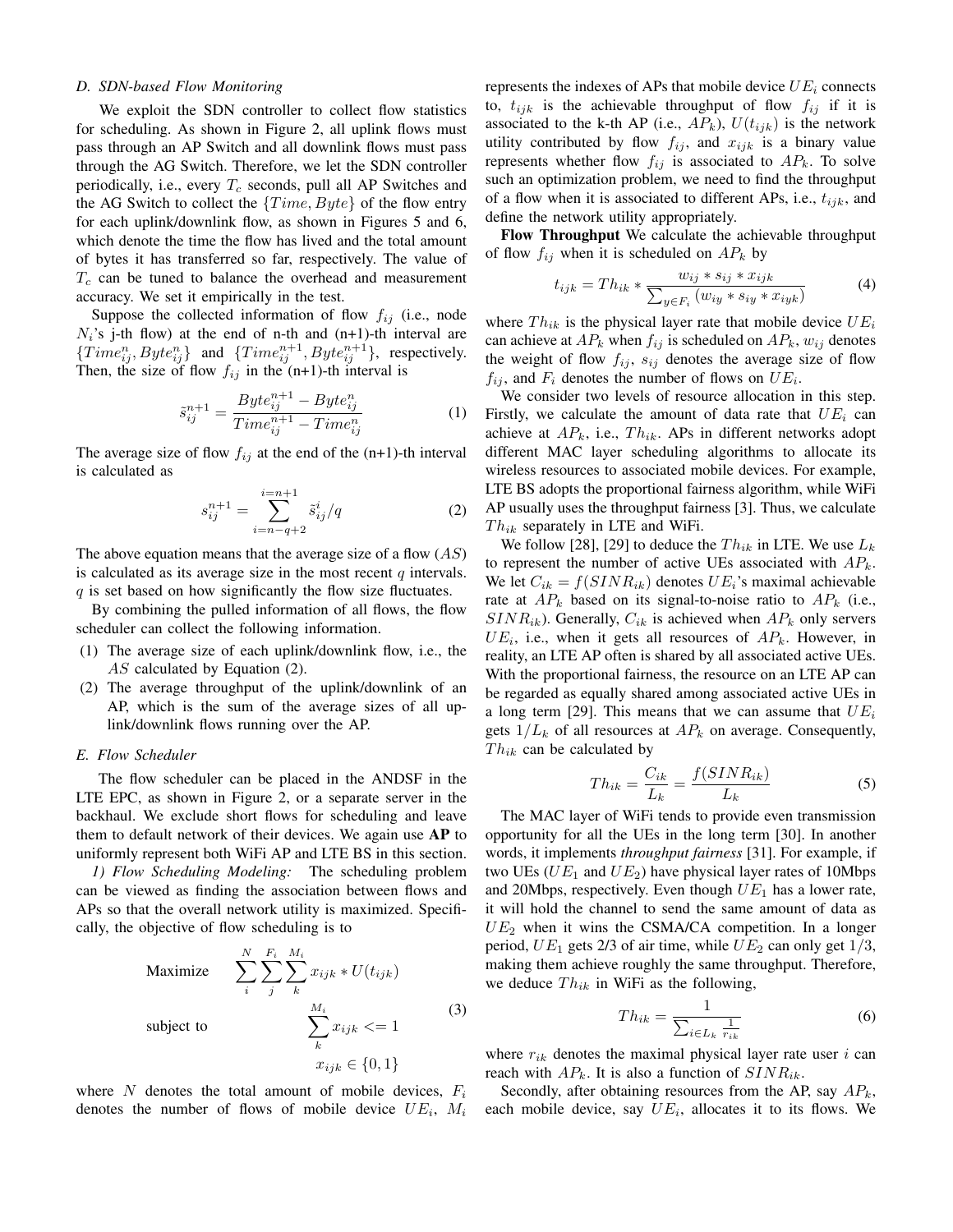assume that a weighted FIFO queue is used to forward packets from different flows. Each flow is assigned a weight  $w_{ij} \in [1, Q]$  denoting its importance, where *Q* represents the maximal weight value. Then,  $w_{ij} * s_{ij}$  represents flow  $f_{ij}$ 's ability to compete for resources from the data rate  $UE_i$ obtains from  $AP_k$ . Thus, the second part of Equation (4), i.e.,  $\frac{w_{ij} * s_{ij}}{\sum_{y \in F_i} (w_{ij} * s_{iy} * x_{iyk})}$ , represents the resource allocation at flow level on  $UE_i$ .

Network Utility Following the work in [3], we define the network utility for flow  $f_{ij}$  over  $AP_k$  as the following due to its wide adoption in wireless networks.

$$
U(t_{ijk}) = w_{ij} * log(t_{ijk})
$$
\n(7)

where  $w_{ij}$  is the weight of the flow. We take the above definition as an example. Actually, different network utility functions that optimize other factors such as latency, energy, and billing can be designed similarly.

*2) Flow Scheduling Solution:* Solving the optimization problem in Equation (3) could find the optimal flow scheduling plan. The input to the algorithm the flow statistics, the *tijk* calculated in Equation (4), and available networks to each UE. The final output is a vector of *xijk* indicating the network selection for each flow. We use empirical measurement to get  $C_{ik}$  in different scenarios in the experiment (see Section V).

NP-Hardness However, even with all input, this problem is NP-hard. This is because, as indicated in Equation (4), when a flow migrates from one AP to another, it affects the resource allocation (and the utility values) of all flows on both the previous AP and the new AP. To prove the NP-hardness, we can reduce the complexity of the problem by assuming that each mobile device only has one flow. In this case, the second level of resource allocation in Equation (4) is removed. Then, this problem can be mapped to the problem of dividing a set of flows into two subsets of flows with equal total weights, which is a subset sum problem (which is NP hard). Therefore, the scheduling problem is NP-hard too.

Online Greedy Algorithm We then propose an online greedy algorithm, as shown in Algorithm 1, with two stages, i.e. the *transfer stage* and the *swapping stage*. The *transfer stage* first put all flows on LTE. It then sorts the flows based on their  $SINR_{ik}$  to its best WiFi  $AP_k$  in decreasing order and tries a transfer operation to WiFi for every flow  $f_s$  sequentially. If the utility can be improved,  $f_s$  will be put onto WiFi. The rationale of this design is that putting a weakly connected UE to the WiFi AP would greatly degrade its maximal throughput, as explained in Section III-B. The *swapping stage* tries to switch the association of flows in order to reach a better configuration. The rationale is that as flows are handled sequentially, a later flow may fit the capacity of WiFi better together with other WiFi flows better than a flow already there. Then, swapping them can increase the overall utility. We propose a swapping operation that works as follows. The scheduler scans all remaining flows associated with LTE and tries to swap it with every flows in the WiFi AP that the UE of that flow is associated with.

Specifically, we first sort all flows in decreasing order of its UE's signal quality with the best AP (line 1) and then put them all on LTE (line 2-4). Then, we schedule UEs to WiFi one by one until the overall utility stops increasing (line 5- 11). After we can no longer find an flow that scheduling it to the WiFi AP can lead to an utility increase, we turn to the *Swapping stage* (line 12). In this step, we iterates all possible scheduling arrangement for each UE's flows to find the best scheduling arrangement (line 12-19). The *swapping stage* actually only checks at the UE level, thereby greatly reducing the complexity. The overall time complexity is  $O(\bar{F}^2)$ , where  $\overline{F}$  is the total number of flows, which is much smaller than the brute force algorithm.

Algorithm 1: Online Greedy Algorithm.

// Sort flows based on its UE's SINR to the best WiFi AP 1 for  $\forall$  *m* ∈  $\bar{F}$  do  $\label{eq:2.1} \begin{array}{ll} \textbf{2} &\ \mid & P:=\!\!\!\!\!P\leftarrow\{L_m\rightarrow LTE\}; \end{array}$ 3 end  $4 \text{ } m = 0$ ; 5  $P^* := P \leftarrow \{L_m \rightarrow WiFi\}$ ;<br>
6 while *U*(*P*<sup>∗</sup>) > *U*(*P*) do  $\begin{array}{c} 7 \\ 8 \end{array}$   $\begin{array}{c} m{+}{+}{;} \\ P := P^*; \end{array}$ 9  $P^* := P^* ← \{L_m \to W iFi\};$ 10 end // swap stage <sup>11</sup> for *∀ i ∈ N* do 12 **for**  $\forall$  *configuration*  $p_i$  *of flows on UE<sub>i</sub>* **do**<br>13  $P^{**} := P^* \leftarrow p_i$ ; 13<br> **if**  $U(P^{**}) > U(P^{*})$  then<br>  $P^{*} := P^{**};$ <br>  $P^{**} := P^{**};$ 16 end 17 end 18 end

## *F. Enforce Scheduling Decisions*

Flow scheduling decisions can be easily enforced in this system. For downlink flows, the flow scheduler notifies the controller the optimal flow association. Then, the controller updates the action of the corresponding flow entry in the AG Switch to forward packets to the new output port (Figure 6). For example, suppose the LTE BS and WiFi AP that a mobile device associates with connect to the AG Switch on port 2 and 3, respectively, which is recorded in a table in the controller. Then, to move a downlink flow from LTE to WiFi, we only need to change the output port of the flow entry from 2 to 3. The seamless flow mobility (Section IV-B) ensures that the flow will not be disconnected after the switch. For uplink flows, we let the LIF on mobile devices (shown in Figure IV-B) to receive commands from the ANDSF to enforce flow scheduling decisions similarly.

# V. PERFORMANCE EVALUATION

Since the system proposed in this paper is for Integrated LTE-WiFi network, we name it as ILW-SDN in the test.

#### *A. SDN System Effectiveness*

We first tested the effectiveness of SDN system in collecting flow statistics and enforcing seamless flow migration with a small deployment in our lab, as shown in Figure 7. We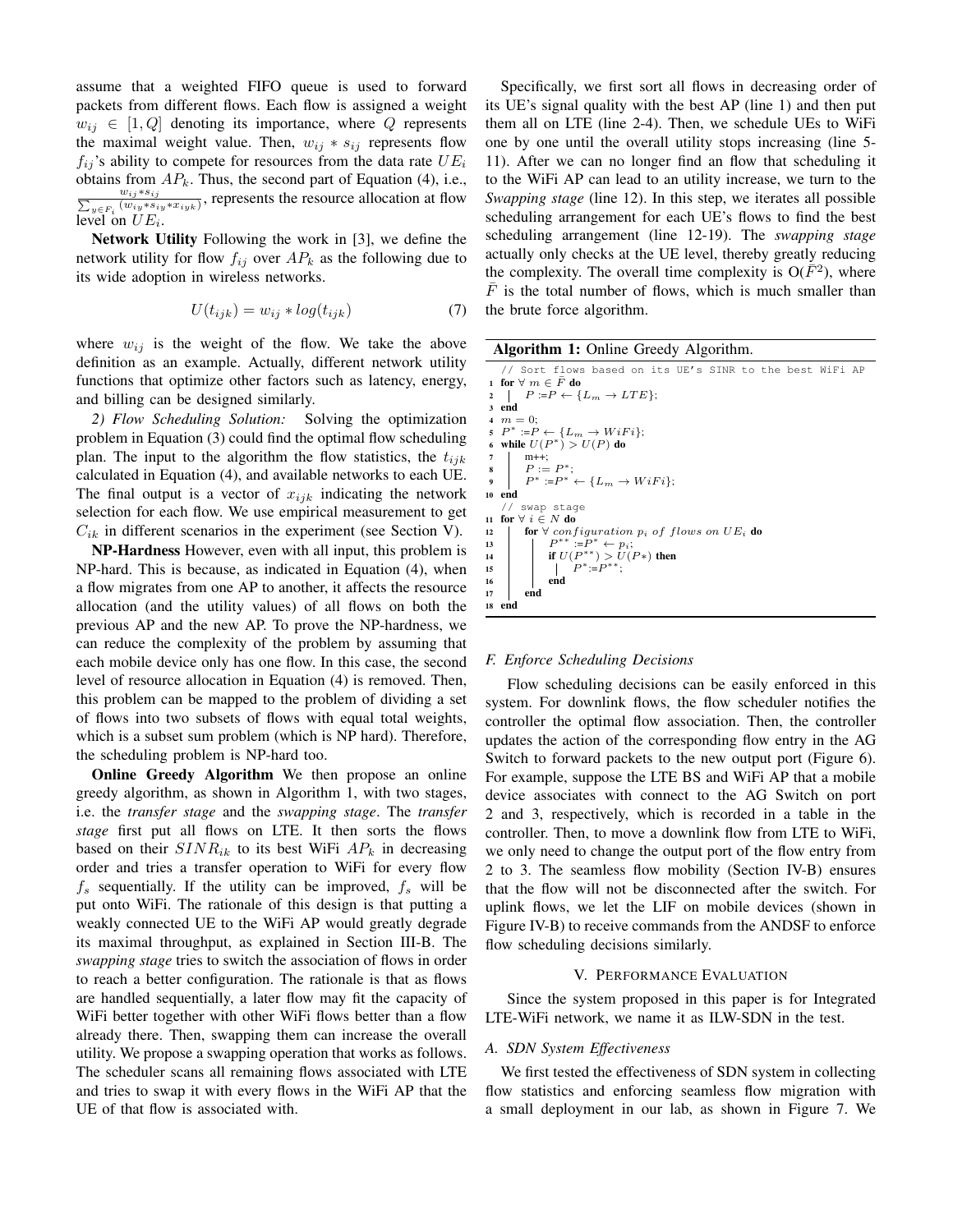

used one TP Link WiFi AP and one Lemko EZ LTE BS. Since we cannot modify the AP/BS, we connect each of them to a desktop simulating the AP Switch with OVS [32] installed. The traffic to and from the mobile device is anchored at an anchor point desktop, which performs the function of the AG Switch (through OVS) and the NAT.

We use Floodlight [33] as the controller of those switches. In the test, we developed UDP based streaming applications on the application server located on our campus



Fig. 7: Testing the SDN system. sending traffic to the testing mobile device (a laptop).

We first only started one application (generating one flow) on the application server, and its data rate changes every 1 second. We then measured the size of the data flow periodically based on the statistics on the AG Switch, the result of which is shown Figure 8(a). We see that the measured flow size can effectively track the actual flow size. We then started 6 applications with different average data rates on the server ranging from 200Kbps to 6.8Mbps. Figure 8(b) shows the actual average size and the measured value for each application, which shows a small measurement error. Those results show that the size of each flow can be effectively measured through the flow statistics in the SDN switch.

We further tested the effectiveness of transparent flow

migration. In this test, we only started one application on the application server echoing to the client. We migrated its traffic between the WiFi AP and the LTE BS after every 5 messages by changing the flow entry on the AG Switch. The round



Fig. 9: Round trip time through different networks (i.e., APs).

trip time of each message is measured and shown in Figure 9. We see that no message is dropped and the round trip time switches between around 3.5ms and 75ms (i.e. the delay through WiFi AP and LTE BS). This means that the flow is transparently migrated between the two networks without being interrupted through the proposed SDN system.

# *B. Scheduling Performance*

We use the NS3 [34] to evaluate the overall performance of the proposed system. We tested the integrated LTE-WiFi scenario with one LTE base station and 4 WiFi APs. WiFi APs are evenly distributed in the coverage of LTE, representing 4 sites with the WiFi coverage. Every WiFi AP has 5 UEs randomly placed under its coverage. This means that all UEs can access both LTE network and WiFi Network.

We developed applications on the application server to simulate mobile traffic for video, music, and file stream and downloading. The average data rate of each application is randomly selected between [500Kbps, 5Mbps], representing different video streaming qualities (e.g., 240P and 720P) and different file downloading services. We have also created some small and short flows as background traffic, which are not included in the scheduling following the design in Section IV-E. In order to reflect an intense network usage, we varied the number of flows running to each UE in the range of [3, 5]. Since mobile users may start and stop an application at any time, we set the start time of an application randomly in [0s, *SimT ime*/2], where *SimT ime* = 50*s* denotes the simulation time. The live time of an application is randomly selected in  $[T_s, SimTime - StartTime]$ , where  $T_s$  is the scheduling period and *StartTime* denotes the start time of the application. We empirically set  $T<sub>s</sub>$  to 4 seconds in the test. We measure throughput in the middle of two scheduling.

We compare ILW-SDN with two heuristic methods. The first one, denoted MOTA-S, is similar to MOTA [11] in which the base station shares its load to connected UEs for network selection. The probability of selecting an AP (LTE BS or WiFi AP) for a flow is reversely proportional to the load of the AP. The second one, denoted UserSelection, simulates the process that individual users select the network based on personal preferences. In this method, each UE has a randomly selected probability in the range of [0, 0.15] to select LTE for its flows. This is reasonable considering most people prefer the WiFi when it is available. For fairness consideration, the weight of each application's flow is set to 1 to show each method's ability to allocate wireless resources effectively.

*1) Overall Scheduling Efficiency:* We first measure the overall scheduling efficiency of different methods, which is shown by the system overall achieved throughput (i.e., sum of the overall achieved throughput of all UEs) and the number of resulted flow migrations in each flow scheduling. The former represents the effectiveness of resource allocation while the latter shows the efficiency of each algorithm. Note that since all flows have the same weight, the overall achieved utility generally is proportional to the achieved overall throughput. Therefore, we did not show it directly. The test results are shown in Figure 10(a) and Figure 10(b), respectively. In Figure 10(a), the "GroundTruth" represents the overall date rate measured from the applications that generate flows.

We see from Figure 10(a) that all methods lead to similar overall throughput as GroundTruth in the beginning. This is because the overall load is low in the beginning when most flows have not started. However, when more flows are generated and the overall load increases, ILW-SDN can always allow almost all flows to get transferred successfully, while the other two methods lead to lower overall throughput. This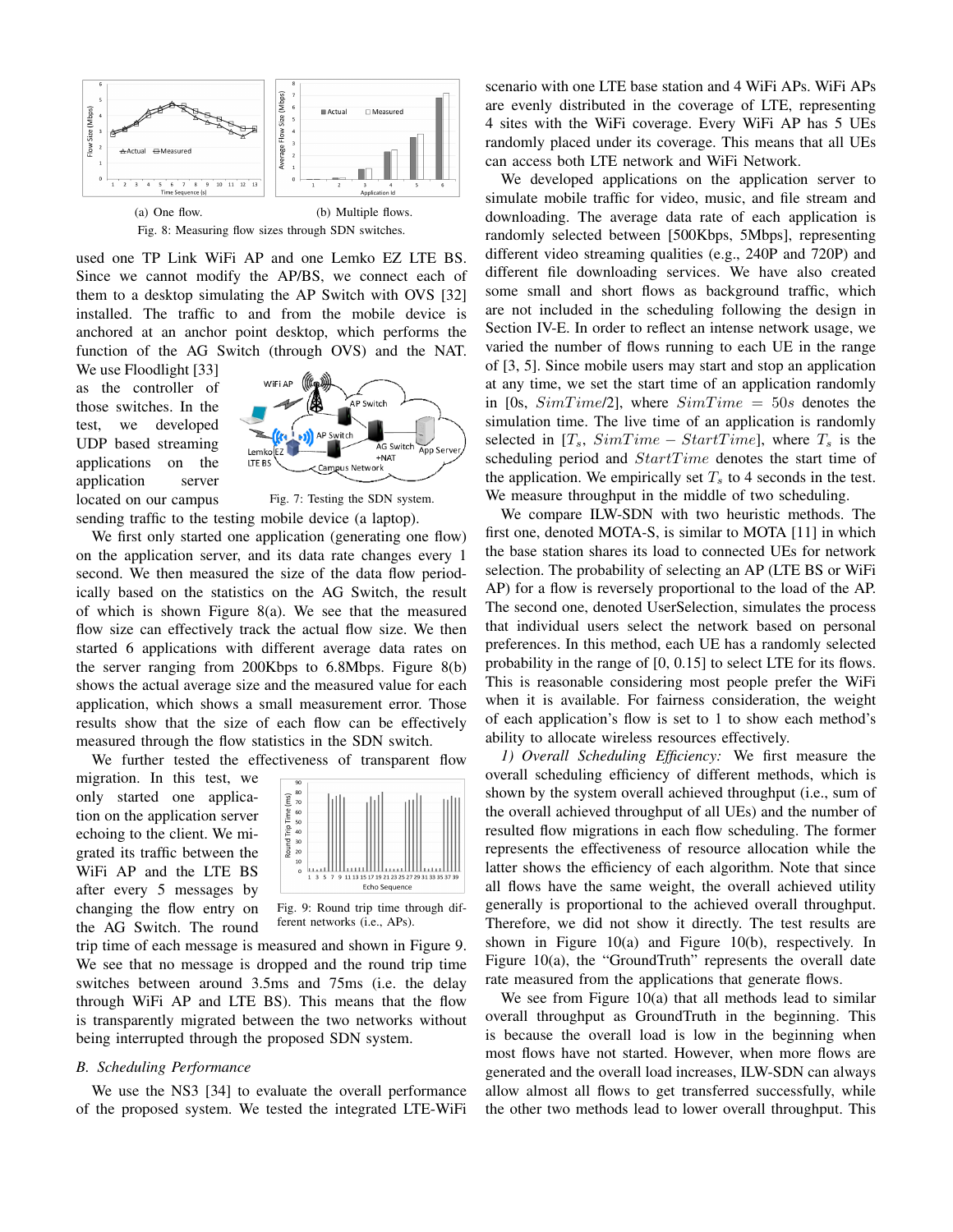

Fig. 10: Overall scheduling performance.

is because when the overall load becomes large, ILW-SDN can dynamically schedule flows on different UEs based on their predicted throughput in different networks (Equations (5) and (6)), while the other two methods lack a global view to conduct flow scheduling. Specifically, for MOTA-s, each node selects a network for a flow based on the load information offered by APs/BS. Since there is no coordination among those APs/BS, users may all choose to avoid a congested one, making uneven load distribution. Therefore, it shows lower overall throughput than ILW-SDN. For UserSelection, the network selection is only based on user preference, which can easily cause a specific network (AP/BS) get overloaded, thereby leading to the least overall system throughput, i.e., LTE can easily get congested.

Figure 10(b) further shows the advantage of ILW-SDN. Note that UserSelection is excluded from discussion here since it does not schedule any flows and consequently has no flow migration. We can see that ILW-SDN shows much fewer flow migration than MOTA-S, especially in the middle part of the experiment. This is because the global view enables ILW-SDN to only migrate flows that can improve the overall network usage, while the AP/BS-feedback based scheme in MOTA makes user change networks frequently. All above results demonstrate that in general, ILW-SDN can effectively schedule flows over available wireless networks.

*2) AP Load:* We further measured the load distributed to each AP/BS to show in detail how the three scheduling methods work. Such load is measured from the application server side. The results are shown in Figure 11, in which the five vertical bars in each observation point represent the load on LTE and AP1 to AP4 sequentially from left to right.

Note that in the NS3 simulation, the capacity of the LTE BS is 17 Mbps, while that of a WiFi AP is between 20 Mbps and 24 Mbps (measured beforehand). We see from Figure 11(a) that with ILW-SDN, except the AP3, all other APs (including the LTE BS) rarely get overloaded, i.e., their load is always below the capacity. This is because ILW-SDN considers each AP's capacity in the flow scheduling. Further, when overloading an AP/BS is inevitable, ILW-SDN tries to overload as few as possible. We can see that only AP3 is overloaded in ILW-SDN, which actually is because that there are too many large flows for UEs associated under AP3.

On the other hand, MOTA-S and UserSelection cannot avoid overloading APs/BS. We see that in MOTA-S, several APs in MOTA-S get repetitively overloaded (in every the other

observation point). This reflects the drawback of MOTA-S. In detail, UEs avoid one AP/BS when it is overloaded, making the AP/BS have a low load in the next period. However, after one more period, UEs would switch back since it appears to be under-loaded, thus making it overloaded again. For UserSelection, since all nodes prefer WiFi to LTE, several WiFi APs get overloaded from time to time. The above results show that ILW-SDN can reasonably distribute the load to APs/BS to improve the overall system throughput.

*3) UE Throughput:* We further pick two representing UEs and show their throughput in Figure 12(a) and Figure 12(b), respectively. We found that both UEs' flows get transferred smoothly with ILW-SDN and get congested from time to time in Random and Even. Such results further justify ILW-SDN's ability to exploit multiple wireless networks to ensure the bandwidth requirement of individual UEs.

*4) Scheduling Cost and Complexity:* The cost of ILW-SDN comes from three parts: acquire necessary information, make scheduling decisions, and push scheduling decisions to UEs.

For the first part, ILW-SDN needs to periodically query AG Switches (as shown in Figure 2) for the statistics of ongoing flows. We argue that such a cost is acceptable since 1) the information is queried not very frequently, 2) the information of a flow often is smaller than 100 bytes, and 3) both the scheduler and the AG switches are in the backhaul that can provide abundant network resources.

For the second part, as mentioned in Section IV-E2, the flow scheduling problem is NP hard. However, we have proposed an online greedy solution with complexity  $O(\bar{F}^2)$ , where  $\bar{F}$ denote the total number of flows on all UEs. We further found that the scheduling process in the simulation can be done in less than 0.1 seconds on a normal laptop. Moreover, as mentioned in Section IV-A, each ILW-SDN system works for a local area with one LTE BS and multiple WiFi APs. Thus, we conclude that the computation complexity of ILW-SDN is acceptable for real deployment.

For the third part, the number of flow migrations in our test is shown in Figure 10(b). We see that ILW-SDN has a small number of flow migrations (the total number of flows *>* 50). This means that ILW-SDN only migrates about 1/9 of flows in each round for the most. Since the size of a flow scheduling command is about several bytes, such a cost is acceptable.

Combining above results, we conclude that the extra cost of ILW-SDN is acceptable for real deployment.

#### ACKNOWLEDGEMENTS

This research was supported in part by Clemson Postdoctoral Research fund, U.S. NSF grants 1531127, and SIU startup fund.

## VI. CONCLUSION

In this paper, we exploit SDN to design an effective flow scheduling system for integrated LTE-WiFi network. The system has two major parts: an SDN system and a flow scheduler. The former provides flow statistics to the flow scheduler and helps enforce flow scheduling decisions.